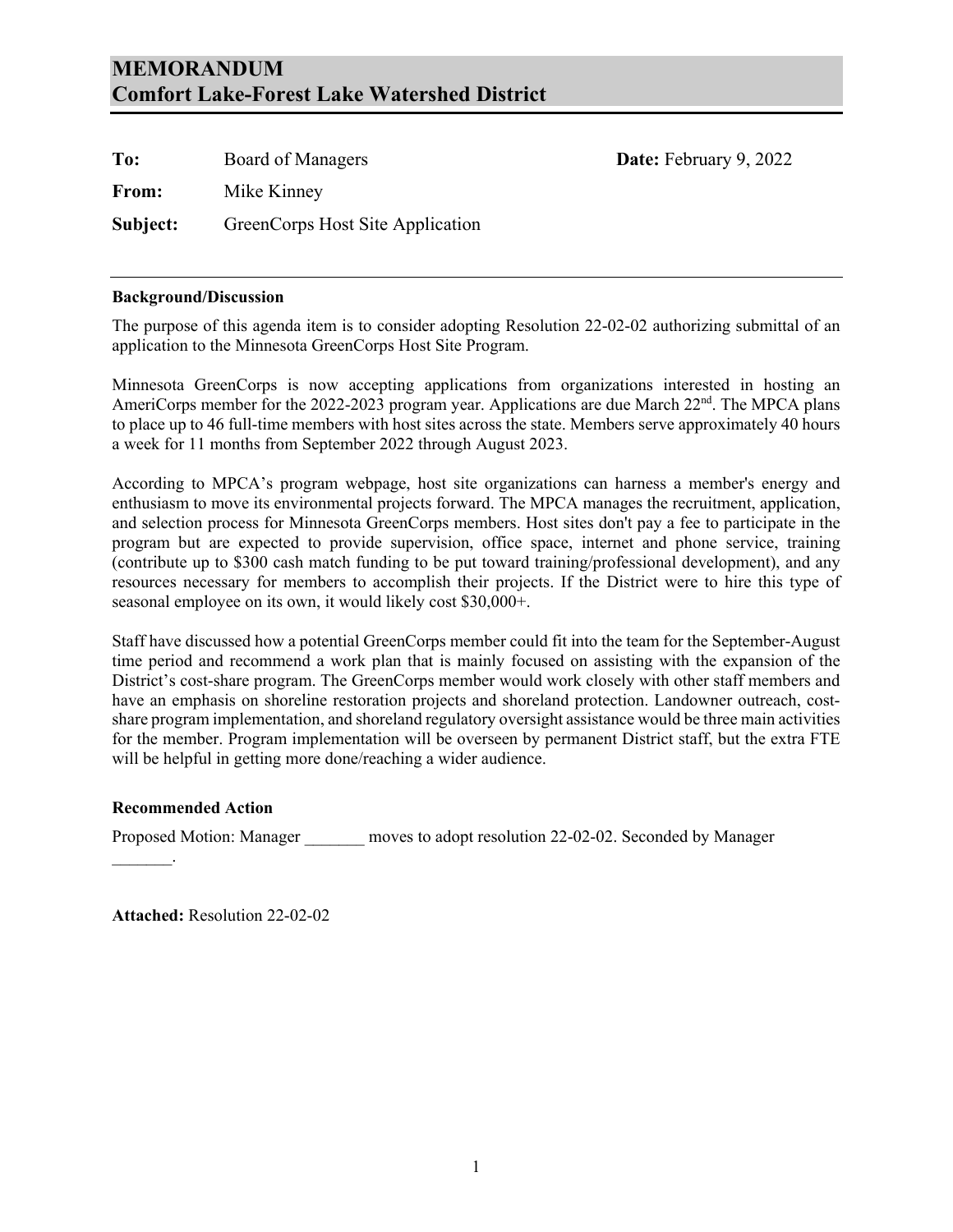## **COMFORT LAKE-FOREST LAKE WATERSHED DISTRICT BOARD OF MANAGERS**

#### **RESOLUTION 22-02-02**

#### **AUTHORIZING MINNESOTA GREENCORPS HOST SITE APPLICATION**

Manager \_\_\_\_\_\_\_\_\_\_\_\_\_\_\_\_ offered the following resolution and moved its adoption, seconded by Manager \_\_\_\_\_\_\_\_\_\_\_\_\_\_:

WHEREAS, Comfort Lake-Forest Lake Watershed District (CLFLWD) has applied to host an AmeriCorps member from the Minnesota GreenCorps, a program of the Minnesota Pollution Control Agency (MPCA), for the 2022-2023 program year; and

WHEREAS, if the MPCA selects CLFLWD, the organization is committed to implementing the proposed project as described in the host site application, and in accordance with pre- scoped position description; and

WHEREAS, the MPCA requires that CLFLWD enter into a host site agreement with the MPCA that identifies the terms, conditions, roles and responsibilities;

BE IT RESOLVED THAT CLFLWD hereby agrees to enter into and sign a host site agreement with the MPCA to carry out the member activities specified therein and to comply with all of the terms, conditions, and matching provisions of the host site agreement and authorizes and directs Mike Kinney, District Administrator to sign the grant agreement on its behalf.

The question was on the adoption of the above resolution and there were same ayes and nays as follows:

| <b>Manager</b>   | Aye | Nav | <b>Absent</b> | Abstain |
|------------------|-----|-----|---------------|---------|
| Stephen Schmaltz |     |     |               |         |
| Christopher Loth |     |     |               |         |
| Dave Bakke       |     |     |               |         |
| Jackie Anderson  |     |     |               |         |
| Doug Toavs       |     |     |               |         |

The President declared the resolution adopted.

Dated: February 24, 2022

\_\_\_\_\_\_\_\_\_\_\_\_\_\_\_\_\_\_\_\_\_\_\_

Dave Bakke, Secretary

\* \* \* \* \* \* \*